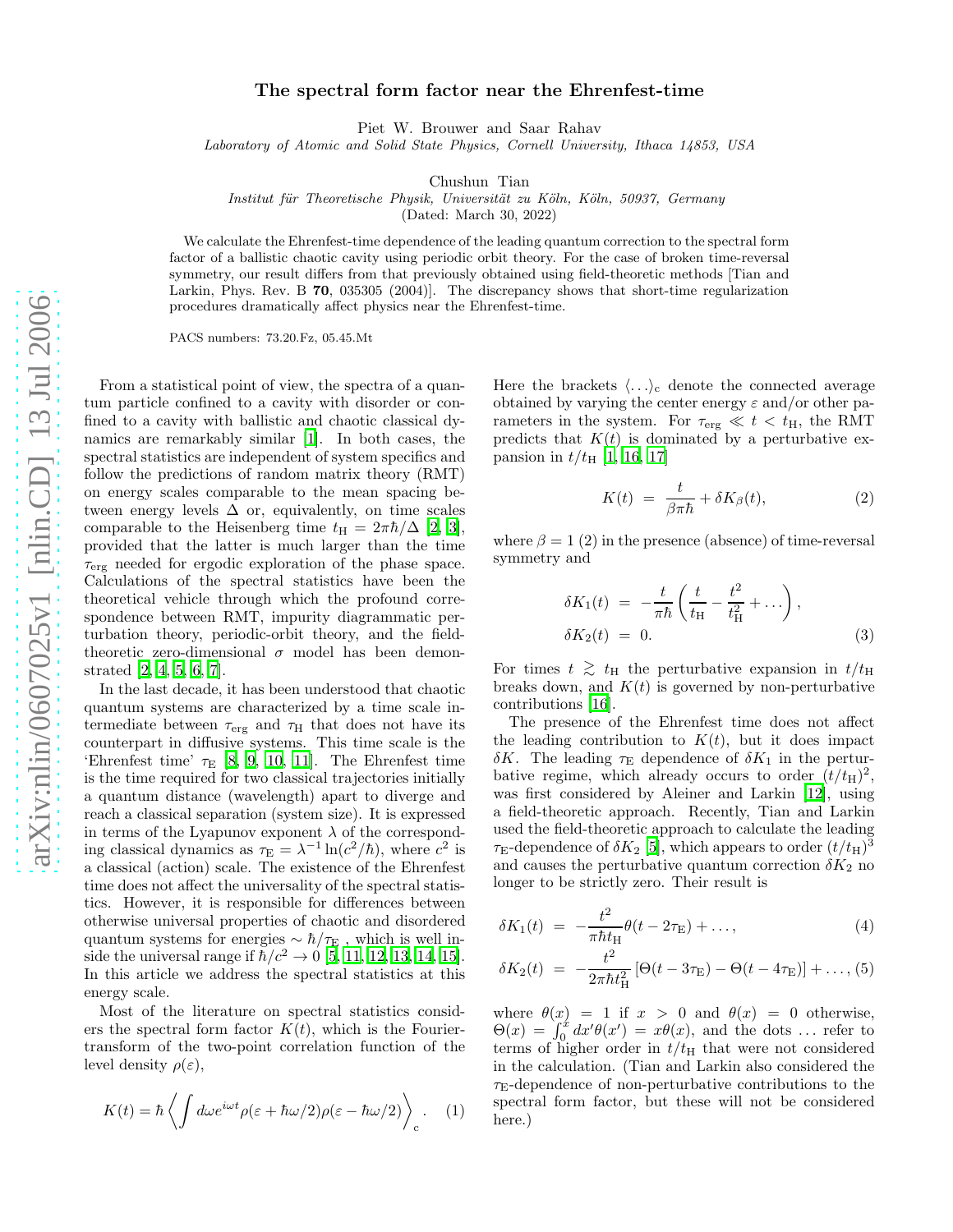In a parallel development, the full perturbation expansion for  $K(t)$  was derived from periodic-orbit theory [\[6,](#page-4-5) [7](#page-4-6), [18,](#page-4-17) [19](#page-4-18)]. The connection between  $K(t)$ , which is a quantum-mechanical object, and classical periodic orbits follows from Gutzwiller's trace formula, which expresses  $K(t)$  as a double sum over periodic orbits  $\gamma$  and  $\gamma'$  [\[17,](#page-4-16) [20\]](#page-4-19),

$$
K(t) = \left\langle \sum_{\gamma,\gamma'} A_{\gamma} A_{\gamma'}^* e^{i(S_{\gamma} - S_{\gamma'})/\hbar} \delta\left(t - \frac{T_{\gamma} + T_{\gamma'}}{2}\right) \right\rangle (6)
$$

Here  $A_{\gamma}$ ,  $S_{\gamma}$ , and  $T_{\gamma}$  are the stability amplitude, classical action, and period of  $\gamma$ , respectively. While the leading contribution to  $K(t)$  comes from the diagonal terms  $\gamma = \gamma'$  (up to time-reversal, if  $\beta = 1$ ) [\[17\]](#page-4-16), offdiagonal contributions are responsible for  $\delta K(t)$ . Sieber and Richter [\[18](#page-4-17)] and Heusler et al. [\[6,](#page-4-5) [7,](#page-4-6) [19\]](#page-4-18) succeeded in classifying the relevant off-diagonal orbit pairs and calculated their contribution to  $\delta K(t)$  in the limit  $\tau_{\rm E}/t_{\rm H} \rightarrow 0$ .

Below, we show that periodic-orbit theory can also be used to calculate the Ehrenfest-time dependence of  $\delta K(t)$ . Interestingly, while we confirm the field-theoretic result for the  $\mathcal{O}(t^2)$  term in  $\delta K_1(t)$  [\[5,](#page-4-4) [21\]](#page-4-20), our result for the leading  $\mathcal{O}(t^3)$  contribution to  $\delta K_2(t)$  differs from that of Ref. [5](#page-4-4),

<span id="page-1-2"></span>
$$
\delta K_2(t) = \frac{3t^2}{2\pi\hbar t_H^2} \tag{7}
$$
  
 
$$
\times \left[\Theta(t - 2\tau_E) - 2\Theta(t - 3\tau_E) + \Theta(t - 4\tau_E)\right].
$$

In particular, we find that the minimum duration of offdiagonal pairs of orbits that contribute to  $\delta K_2$  is  $2\tau_{\rm E}$ , not  $3\tau_{\rm E}$ . We also find that there are no  $\tau_{\rm E}$ -dependent corrections for  $t > 4\tau_{\rm E}$ , in contrast to Ref. [5](#page-4-4), where the  $\tau_{\rm E}$ dependent corrections to  $\delta K_2$  persist up to  $t \sim t_{\rm H}$ . (However, our leading-order perturbative calculation does not answer the question whether such  $\tau_{\text{E}}$ -insensitivity at long times persist to the higher order terms in  $t/t_{\text{H}}$ .)

Instead of calculating  $K(t)$  directly, it is more convenient to calculate the Laplace transform

$$
K(\alpha) = \left\langle \sum_{\gamma,\gamma'} A_{\gamma} A_{\gamma'}^* e^{i(S_{\gamma} - S_{\gamma'})/\hbar - \alpha(T_{\gamma} + T_{\gamma'})/2} \right\rangle. (8)
$$

The leading diagonal contribution to K can be calculated using the sum rule of Hannay and Ozorio de Almeida [\[22\]](#page-4-21),

$$
\left\langle \sum_{\gamma} |A_{\gamma}|^{2} e^{-\alpha T_{\gamma}} \right\rangle = \frac{1}{2\pi \hbar \alpha^{2}},\tag{9}
$$

<span id="page-1-0"></span>so that

$$
K(\alpha) = \frac{1}{\pi \hbar \alpha^2 \beta} + \delta K(\alpha). \tag{10}
$$

The inverse Laplace transform of the first term in Eq. [\(10\)](#page-1-0) reproduces the leading term in Eq. [\(2\)](#page-0-0) above.



<span id="page-1-1"></span>FIG. 1: Schematic drawing of a pair of orbits (shown solid and dashed) contributing to the leading interference correction to the spectral form factor in the presence of time-reversal symmetry (a) and in the absence of time-reversal symmetry (b,c,d). The true orbits are piecewise straight, with specular reflection off the cavity's boundaries. The small-angle selfencounters are shown thick. Panels (a) and (b) also show the definitions of various durations used in the text.

The leading  $\mathcal{O}(t^2)$  quantum correction for  $K(\alpha)$  exists in the presence of time-reversal symmetry only. The relevant pairs of periodic orbits  $\gamma$  and  $\gamma'$  are shown in Fig. [1a](#page-1-1). The existence of such pairs was pointed out by Sieber and Richter [\[18](#page-4-17)]; an equivalent configuration of classical trajectories appears in the field-theoretic formulation [\[5](#page-4-4), [12](#page-4-11), [21\]](#page-4-20) and in the diagrammatic calculation of the form factor for disordered cavities [\[4](#page-4-3)]. The periodic orbit  $\gamma$  in Fig. [1](#page-1-1) has a small-angle self-intersection. There are two loops of duration  $T_1$  and  $T_2$  through which  $\gamma$  returns to the self-intersection. The trajectory  $\gamma'$  is equal to  $\gamma$  in one of these loops, whereas  $\gamma'$  is the time-reversed of  $\gamma$  in the other loop. Following Ref. [6](#page-4-5), [7,](#page-4-6) [19,](#page-4-18) we perform the sum over such periodic orbits with the help of a Poincaré surface of section taken at an arbitrary point during the self-intersection. The Poincaré surface of section is parameterized using stable and unstable phase space coordinates  $s$  and  $u$ , normalized such that  $dsdu$  is the cross-sectional area element. Denoting the coordinate differences between the two points where  $\gamma$  pierces the Poincaré surface of section by s and u, the action difference  $S_{\gamma} - S_{\gamma'} = su$  [\[23](#page-4-22), [24\]](#page-4-23). The duration  $t_{\text{enc}}$  of the self-encounter is defined as the time during which the two stretches of  $\gamma$  are within a phase space distance c, where c is a classical scale below which the classical dynamics can be linearized. The periodic-orbit sum is then expressed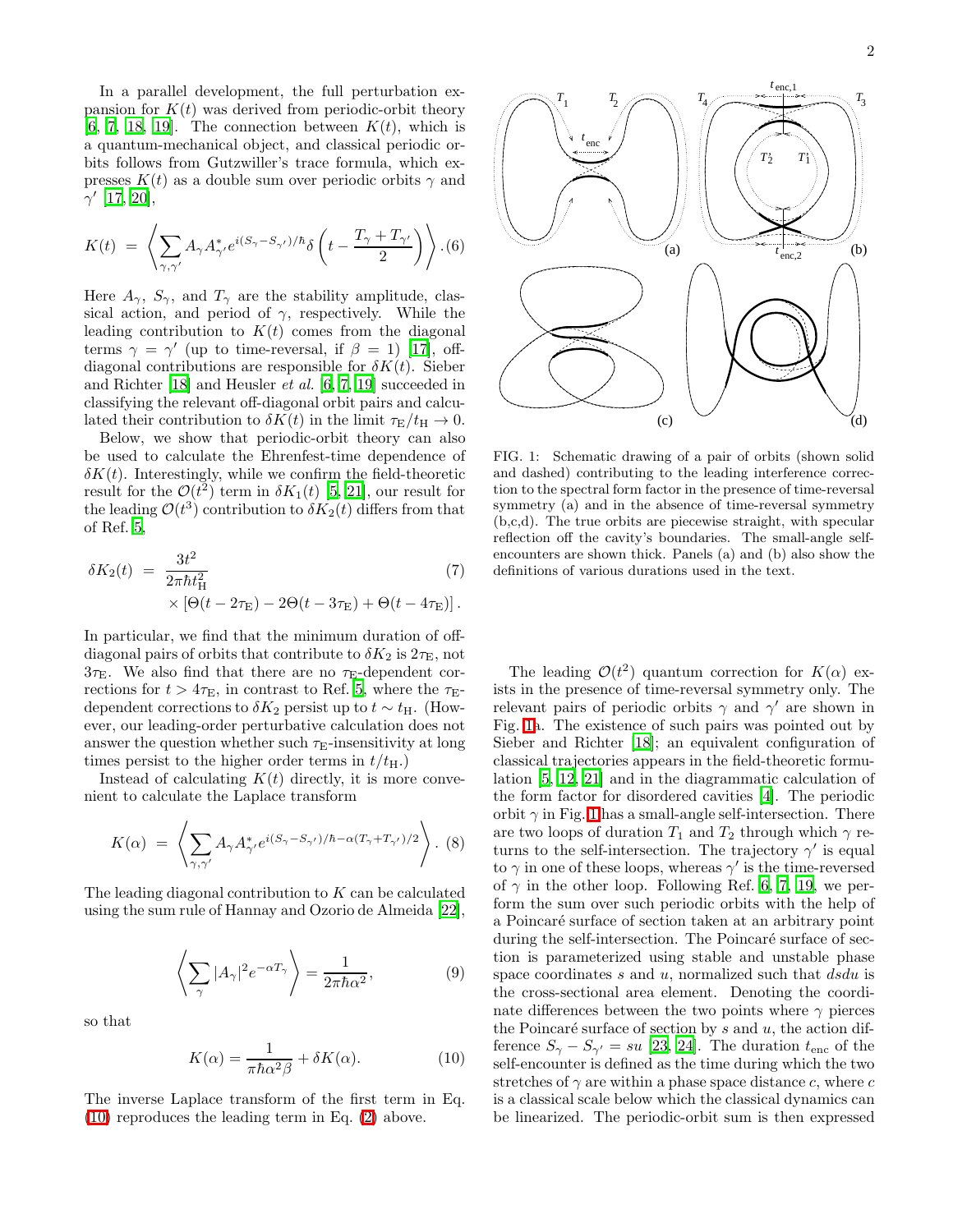<span id="page-2-0"></span>in terms of an integral over s, u,  $T_1$  and  $T_2$  [\[6](#page-4-5), [7](#page-4-6), [19](#page-4-18)],

$$
\delta K_1(\alpha) = \int dT_1 dT_2 \int_{-c}^{c} ds du \frac{(T_1 + T_2 + 2t_{\rm enc})^2}{(2\pi\hbar)^2 t_{\rm H} t_{\rm enc}}
$$

$$
\times \cos(su/\hbar) e^{-\alpha (T_1 + T_2 + 2t_{\rm enc})}
$$

$$
= \frac{\partial^2}{\partial \alpha^2} \frac{1}{\alpha^2} \int_{-c}^{c} ds du \frac{\cos(su/\hbar) e^{-2\alpha t_{\rm enc}}}{(2\pi\hbar)^2 t_{\rm H} t_{\rm enc}}, \quad (11)
$$

where

$$
t_{\rm enc} = (1/\lambda) \ln(c^2/|su|),\tag{12}
$$

 $\lambda$  being the Lyapunov exponent of the classical dynamics in the cavity. The factor  $t_{\text{enc}}$  in the denominator cancels an unwanted contribution from the freedom to choose the Poincaré surface of section anywhere inside the encounter region. Whereas Refs. [6](#page-4-5), [7](#page-4-6), [19](#page-4-18) calculate the remaining integral in the limit  $\alpha \tau_{\rm E} \rightarrow 0$ , we need to consider the effect of a finite Ehrenfest time. Such integrals have been considered in the context of quantum transport and we will be able to obtain the remaining integral in Eq.  $(11)$ as well as all other necessary integrals from the literature. The integral needed here has been calculated in Ref. [25](#page-4-24) and gives

$$
\delta K_1(\alpha) = -\frac{1}{\pi \hbar t_{\rm H}} \frac{\partial^2}{\partial \alpha^2} \frac{e^{-2\alpha \tau_{\rm E}}}{\alpha}.
$$
 (13)

where

$$
\tau_{\mathcal{E}} = \frac{1}{\lambda} \ln \frac{c^2}{\hbar}.
$$
 (14)

This result is in agreement with the  $\tau_{\rm E}$  dependence of  $\delta K_1$ calculated by Tian and Larkin [\[5\]](#page-4-4). Its inverse Laplace transform is Eq. [\(4\)](#page-0-1) above.

We now consider the Ehrenfest-time dependent correction  $\delta K_2(t)$  to the spectral form factor in the absence of time-reversal symmetry. There are three classes of periodic orbits that give a contribution to  $\delta K_2(t)$  to order  $t^3$ . These are shown in Fig. [1b](#page-1-1)-d. Now, the classical orbit  $\gamma$  has two small-angle self encounters. Its partner orbit  $\gamma'$  follows  $\gamma$  between the encounters, but connects the ends of the encounters in a different way. Figure [1b](#page-1-1) shows two separate encounters. Figure [1c](#page-1-1) shows a "three-encounter", which arises when the two small-angle encounters of Fig. [1b](#page-1-1) are merged along one of the connecting stretches (while keeping the duration of the other stretches finite). The orbit  $\gamma$  of Fig. [1c](#page-1-1) goes through three loops between returns to the encounter region. Finally, Fig. [1d](#page-1-1) shows a periodic orbit for which the self-encounter fully extends along one of these loops [\[26\]](#page-4-25). Note that the encounter region can not simultaneously extend along two or more of the loops, because then these loops, and, hence, the trajectories  $\gamma$  and  $\gamma'$  would be equal.

The configurations of Fig. [1b](#page-1-1) and c were also considered by Heusler et al. [\[6](#page-4-5), [7](#page-4-6), [19\]](#page-4-18). These two contributions cancel in the limit  $\alpha \tau_{\rm E} \rightarrow 0$ , so that one finds  $\delta K_2 = 0$ in that limit. The contribution of the trajectories shown

Fig. [1d](#page-1-1) vanishes in the limit  $\alpha \tau_{\rm E} \rightarrow 0$ , which is why it was not considered in Refs. [6](#page-4-5), [7](#page-4-6), [19](#page-4-18). However, as we will show below, it is needed to be taken into account when calculating  $\tau_{\rm E}$ -dependent corrections. The field-theoretic calculation of Ref. [5](#page-4-4) also has two contributions to  $\delta K_2$ only, one with two two-encounters and the other with a single three-encounter.

The contribution  $\delta K_{2b}$  of the two separate encounters for the periodic-orbit pair in Fig. [1b](#page-1-1) factorizes. Taking a Poincaré surface of section at each of the encounters and proceeding as in the calculation of  $\delta K_1$ , one finds

<span id="page-2-2"></span>
$$
\delta K_{2b}(\alpha) = \frac{1}{8\pi\hbar} \frac{\partial^2}{\partial \alpha^2} \frac{1}{\alpha^4} \left[ \int_{-c}^c ds du \frac{\cos(su/\hbar)e^{-2\alpha t_{\rm enc}}}{2\pi\hbar t_{\rm H} t_{\rm enc}} \right]^2
$$

$$
= \frac{1}{2\pi\hbar t_{\rm H}^2} \frac{\partial^2}{\partial \alpha^2} \frac{e^{-4\alpha \tau_{\rm E}}}{\alpha^2},\tag{15}
$$

where we included a combinatorial factor 1/4 to account for permutations of the  $2 \times 2$  passages of  $\gamma$  through the two encounters [\[6,](#page-4-5) [7,](#page-4-6) [19](#page-4-18)]. This result is in agreement with that obtained by calculating the two two-encounter diagram in the field-theoretic approach [\[27](#page-4-26)].

For the calculation of the contribution of the trajectory of Fig. [1c](#page-1-1) one needs only one Poincar´e surface of section, taken at a point where all three stretches of  $\gamma$  are within a phase space distance c. Labeling the phase space coordinates of the three piercings of  $\gamma$  through the surface of section as  $(s_i, u_i)$ ,  $i = 1, 2, 3$ , the action difference is  $[7, 19]$  $[7, 19]$ 

$$
S_{\gamma} - S_{\gamma'} = su + s'u',\tag{16}
$$

where  $s = s_1 - s_3$ ,  $s' = s_1 - s_5$ ,  $u = u_1 - u_3$ , and  $u' = u_1 - u_5$ . Integrating over the durations of the three stretches of  $\gamma$  that connect the three-encounter to itself, we find

<span id="page-2-1"></span>
$$
\delta K_{2c}(\alpha) = \frac{1}{3} \frac{\partial^2}{\partial \alpha^2} \frac{1}{\alpha^2} \int ds ds' du du' \times \frac{\cos[(su + s'u')/\hbar] e^{-\alpha(2t_{\text{enc}} + t'_{\text{enc}})}}{(2\pi\hbar)^3 t_H^2 t'_{\text{enc}}}, (17)
$$

where  $t_{\text{enc}}$  is the duration of the encounter,

$$
t_{\text{enc}} = \frac{1}{\lambda} \ln \frac{c^2}{\min(|s|, |s'|, |s - s'|)\min(|u|, |u'|, |u + u'|)}
$$

and  $t'_{\text{enc}}$  is the time that all three trajectories involved in the encounter are within a phase space distance  $c$ ,

$$
t'_{\text{enc}} = \frac{1}{\lambda} \ln \frac{c^2}{\max(|s|, |s'|, |s - s'|) \max(|u|, |u'|, |u + u'|)}.
$$

The prefactor  $1/3$  in Eq. [\(17\)](#page-2-1) accounts for permutations of the three passages of  $\gamma$  through the three encounter. The integration domain in Eq. [\(17\)](#page-2-1) is  $\max(|u|, |u'|, |u +$  $u'$ , max(|s|, |s'|, |s – s'|) < c. The exponential factor contains the total time  $2t_{\text{enc}}+t'_{\text{enc}}$  that the orbit  $\gamma$  spends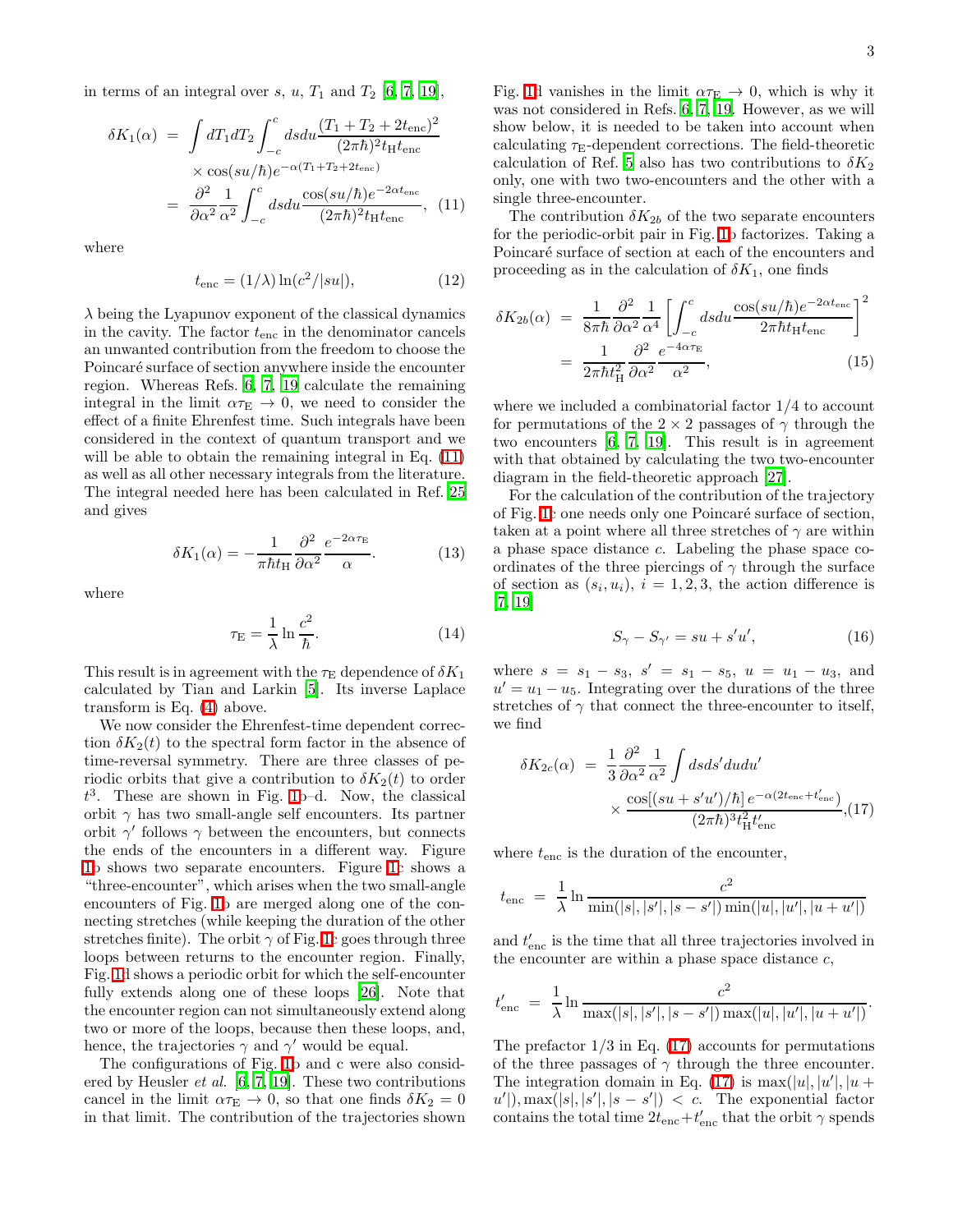in the encounter region. Taking the remaining integral over  $s, s', u$ , and  $u'$  from Ref. [28](#page-4-27), we find

$$
\delta K_{2c}(\alpha) = \frac{1}{2\pi\hbar t_{\rm H}^2} \frac{\partial^2}{\partial \alpha^2} \frac{1}{\alpha^2} \left[ 3e^{-3\alpha\tau_{\rm E}} - 4e^{-4\alpha\tau_{\rm E}} \right]. (18)
$$

Although this result agrees with the field-theoretic calculation in the limit  $\alpha \tau_{\rm E} \rightarrow 0$  [\[4](#page-4-3), [5](#page-4-4)], the appearance of a term proportional to  $\exp(-4\alpha\tau_{\rm E})$ -oscillation differs from the field-theoretic approach [\[5\]](#page-4-4), in which only one term proportional to  $\exp(-3\alpha\tau_{\rm E})$  appears with prefactor  $-1$  $(=3-4).$ 

Finally, we have to calculate the contribution from trajectories with a three-encounter where the encounter region fully wraps around one of the loops. In order to make optimal use of the literature on the Ehrenfest-time dependence of quantum transport, we calculate this contribution in an indirect way: We again consider the case of two two-encounters, but now allow the encounters to approach each other and overlap along two pre-assigned stretches of  $\gamma$ . This situation shown in Fig. [1b](#page-1-1) (again), and we allow the encounters to approach each other along the central loop in the figure. We take a Poincaré surface of section at each encounter, and measure the durations of between the two surfaces of section along the central loop by  $T_1'$  and  $T_2'$ . Along the remaining stretches (the outer loop in Fig. [1b](#page-1-1)), we still require non-overlapping encounters in order to enforce  $\gamma \neq \gamma'$ . Hence, we parameterize their duration using times  $T_3$  and  $T_4$  measured between the ends of the encounters. Finally,  $t_{\text{enc},1}$  and  $t_{\text{enc},2}$ denote time that the inner and outer loops are within a phase space distance c, and  $t_s$  and  $t_u$  are the durations of eventual stretches that the two segments of the outer loop are within a phase space distance  $c$  from each other but not from the inner loop [\[25\]](#page-4-24). (The times  $t_s$  and  $t_u$ are zero except in the case of overlapping encounters.) With this parameterization, the total duration of  $\gamma$  is

$$
T_{\gamma}=T_1'+T_2'+T_3+T_4+t_{\mathrm{enc},1}+t_{\mathrm{enc},2}+2t_s+2t_u. \eqno(19)
$$

<span id="page-3-0"></span>We now consider the integral

$$
I = \int dT_1' dT_2' dT_3 dT_4 \int_{-c}^{c} ds_1 du_1 ds_2 du_2
$$

$$
\times \frac{T_\gamma^2 \cos[(u_1 s_1 + u_2 s_2)/\hbar] e^{-\alpha T_\gamma}}{(2\pi \hbar)^3 t_H^2 t_{\text{enc},1} t_{\text{enc},2}}, \qquad (20)
$$

where  $s_i$  and  $u_i$  are phase space coordinates at the two Poincaré surfaces of section,  $i = 1, 2$ . This integral contains both the case that the two encounters are separate and the case that the two encounters overlap. If the two encounters are separate, which requires  $T_1$  >  $\lambda^{-1} \ln(|u_1 s_2|/c^2)$  and  $T_2$  >  $\lambda^{-1} \ln(|u_2 s_1|/c^2)$ , the two stretches in the outer loop are never close to each other, hence  $t_s = t_u = 0$ . One then recovers the expression for  $\delta K_{2b}$ , multiplied by four because of the combinatorial factor  $1/4$  which is present in Eq. [\(15\)](#page-2-2) but not in Eq. [\(20\)](#page-3-0). If the two encounters overlap at one end but not at the other end, one recovers the scenario for

 $\delta K_{2c}$ , multiplied by three because of the combinatorial factor  $1/3$  which is present in Eq.  $(17)$  but not in Eq. [\(20\)](#page-3-0). (Note that in this case the times  $t_s$  and  $t_u$  need not be zero.) If the encounters overlap at two ends, they span the reference loop. This scenario is neither contained in  $\delta K_{2b}$  nor in  $\delta K_{2c}$ . Since there is no combinatorial factor in this case, this is precisely the contribution  $\delta K_{2d}$  corresponding to the trajectories of the type shown in Fig. [1d](#page-1-1). Hence

$$
\delta K_{2d}(\alpha) = I - 4\delta K_{2b}(\alpha) - 3\delta K_{2c}(\alpha). \tag{21}
$$

From Sec. IV of Ref. [25](#page-4-24), where an integral similar to I was calculated, we find

$$
I = \frac{1}{2\pi\hbar t_{\rm H}^2} \frac{\partial^2}{\partial \alpha^2} \frac{1}{\alpha^2} \left[ 3e^{-2\alpha\tau_{\rm E}} - 2e^{-4\alpha\tau_{\rm E}} \right]. \tag{22}
$$

Combining everything, we arrive at

$$
\delta K_2(\alpha) = \delta K_{2b}(\alpha) + \delta K_{2c}(\alpha) + \delta K_{2d}(\alpha)
$$

$$
= \frac{3}{2\pi \hbar t_H^2} \frac{\partial^2}{\partial \alpha^2} \frac{e^{-2\alpha \tau_E}}{\alpha^2} \left[1 - e^{-\alpha \tau_E}\right]^2. \tag{23}
$$

The inverse Laplace transform of this result is Eq. [\(7\)](#page-1-2) above.

The main difference between our result and that previously obtained by the field-theoretic approach is that, in contrast to Ref. [5,](#page-4-4) in Eq. [\(7\)](#page-1-2) universal quantum corrections already appear after a time  $2\tau_{\rm E}$  [\[29](#page-4-28)]. This shortestduration contribution to  $\delta K_2$  stems from periodic orbit pairs which (for a part of their duration) wind around another, shorter, periodic orbit. Such orbits explained [\[25\]](#page-4-24) the numerically observed  $\tau_{\text{E}}$ -independence of conductance fluctuations in chaotic cavities [\[30,](#page-4-29) [31\]](#page-4-30). Another difference between our result and that previously obtained by the field-theoretic approach is the appearance of a discontinuity at  $4\tau_{\rm E}$  for the contribution  $\delta K_{2c}$ of a single three encounter. A feature at  $4\tau_{\rm E}$ , which is absent in the field-theoretic calculation, is essential for the validity of the 'effective random matrix theory' [\[15](#page-4-14)] of the Ehrenfest-time dependence of the spectral gap in a chaotic cavity coupled to a superconductor [\[28\]](#page-4-27).

The calculation of the  $\tau_{\rm E}$ -dependence of the perturbative correction  $\delta K_2$  is, to the best of our knowledge, the first example in which the periodic orbit and the field-theoretical approaches lead to different results in the universal range. It is also the first example in which the two approaches are compared for a quantity that involves more than a single two-encounter. We believe this discrepancy can be traced to a difference in the way both approaches handle the encounter regions, in particular to differences implicitly or explicitly imposed by the shorttime regularization procedures.

In the periodic-orbit approach, a generic phase-space density function is described in reference to a classical trajectory. It expands and contracts along the unstable and stable directions in phase space, but with a uniform density function at each point during the encounter. The total duration of the encounter region is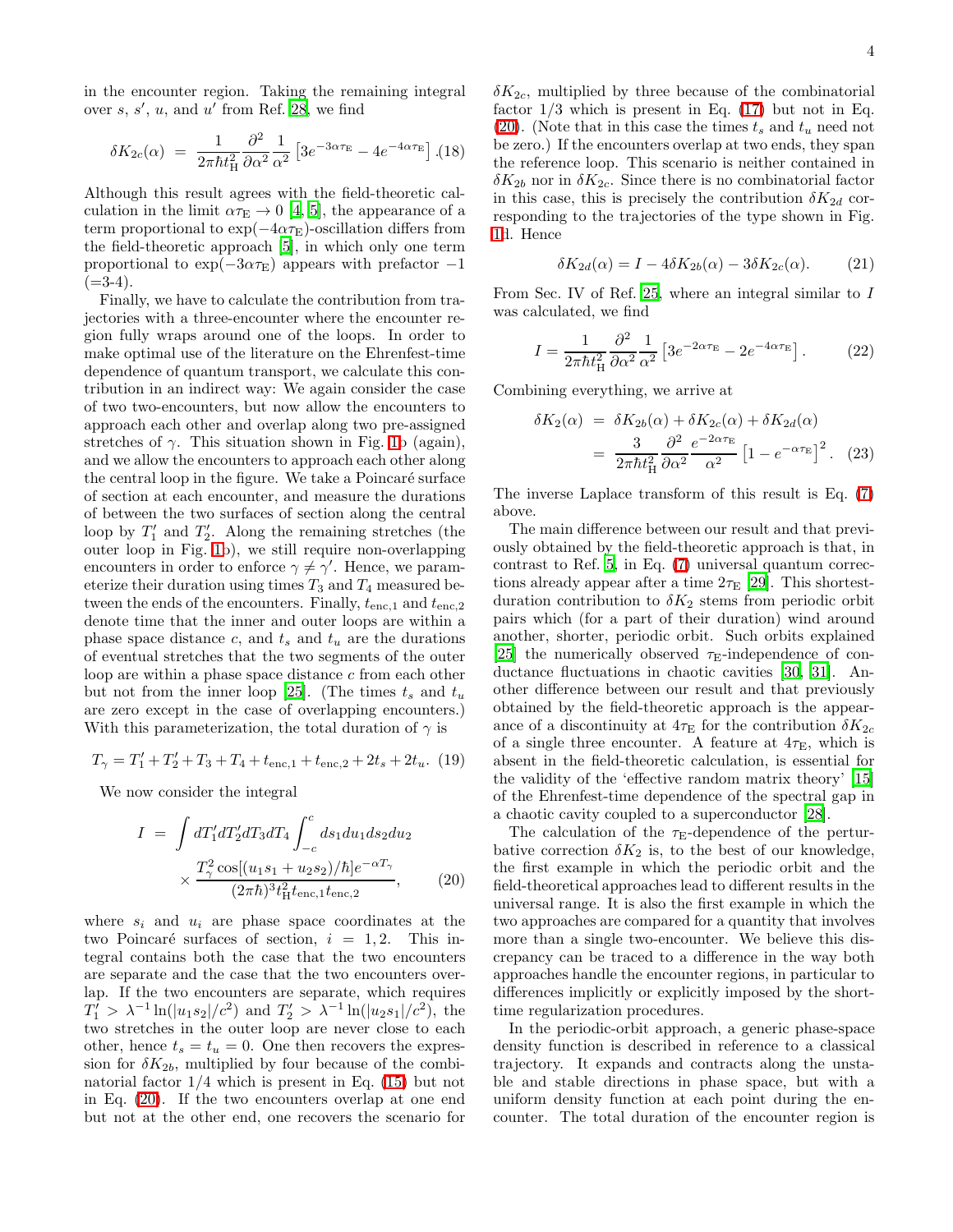$\sim \tau_{\rm E}$ , beyond which the density functions are projected onto the low-lying sectors of the Perron-Frobenius modes and evolve irreversibly [\[32\]](#page-4-31), despite the deterministic nature of the classical dynamics. On the other hand, in the field-theoretic approach of Ref. [5](#page-4-4), each 'orbit' represents the evolution from a singular density field concentrated at a point in phase space. Under the action of elliptical regulators, such singular fields first become locally smooth, spreading over the scale determined by the regulator strength. This scale is adjusted to be  $\sim \hbar$  in order to mimic the evolution of quantum wave packets with mini-mal variance [\[5,](#page-4-4) [11](#page-4-10), [14](#page-4-13)]. At the time  $\tau_{\rm E}/2$  away from the origin (both forward and backward in time), the (now) locally smooth fields are projected onto the low-lying sectors of the Perron-Frobenius modes [\[33](#page-4-32)]. The two approaches give the same result for a single two-encounter: in both cases the encounter region is a generic classical trajectory of duration  $\tau_{\rm E}$ . However, whether encounters are built from a reference trajectory or a reference 'point' matters for encounters of more than two trajectories. In the periodic-orbit approach, a reference orbit can be a periodic orbit with an arbitrarily short period. These reference orbits then give the universal contribution to  $\delta K$  at the time  $2\tau_{\rm E}$  that was calculated above. The reference orbit can also be a trajectory of length  $\lesssim 2\tau_{\rm E}$ ,

- <span id="page-4-0"></span>[1] E. Akkermans, G. Montambaux, J.-L. Pichard, and J. Zinn-Justin, eds., Mesoscopic Quantum Physics (North-Holland, 1995).
- <span id="page-4-1"></span>[2] K. B. Efetov, Adv. Phys. 32, 53 (1983).
- <span id="page-4-2"></span>[3] O. Bohigas, M.-J. Giannoni, and C. Schmit, Phys. Rev. Lett. **52**, 1 (1984).
- <span id="page-4-3"></span>[4] R. A. Smith, I. V. Lerner, and B. L. Altshuler, Phys. Rev. B 58, 10343 (1998).
- <span id="page-4-4"></span>C. Tian and A. I. Larkin, Phys. Rev. B **70**, 035305 (2004).
- <span id="page-4-5"></span>[6] S. Müller, S. Heusler, P. Braun, F. Haake, and A. Altland, Phys. Rev. Lett. 93, 014103 (2004).
- <span id="page-4-6"></span>[7] S. Müller, S. Heusler, P. Braun, F. Haake, and A. Altland, Phys. Rev. E 72, 046207 (2005).
- <span id="page-4-7"></span>[8] A. I. Larkin and Y. N. Ovchinnikov, Zh. Eksp. Teor. Fiz. 55, 2262 (1968) [Sov. Phys. JETP 28, 1200 (1969)].
- [9] G. M. Zaslavsky, Phys. Rep. 80, 157 (1981).
- <span id="page-4-9"></span><span id="page-4-8"></span>[10] B. V. Chirikov, F. M. Izrailev, and D. L. Shepelyansky, Sov. Sci. Rev., Sect. C, Math. Phys. Rev. 2, 209 (1981).
- <span id="page-4-10"></span>[11] I. L. Aleiner and A. I. Larkin, Phys. Rev. B 54, 14423 (1996).
- <span id="page-4-11"></span>[12] I. L. Aleiner and A. I. Larkin, Phys. Rev. E 55, R1243 (1997). Note that a mistake in this work was corrected in Ref. [5](#page-4-4).
- <span id="page-4-12"></span>[13] O. Agam, I. Aleiner, and A. Larkin, Phys. Rev. Lett. 85, 3153 (2000).
- <span id="page-4-13"></span>[14] M. G. Vavilov and A. I. Larkin, Phys. Rev. B 67, 115335 (2003).
- <span id="page-4-14"></span>[15] P. G. Silvestrov, M. C. Goorden, and C. W. J. Beenakker, Phys. Rev. Lett. 90, 116801 (2003).
- <span id="page-4-15"></span>[16] M. L. Mehta, Random Matrices (Academic Press, 1991), 2nd ed.
- <span id="page-4-16"></span>[17] M. V. Berry, Proc. R. Soc. London A 400, 229 (1985).

which is involved in two almost non-overlapping two encounters. This case gives the feature at time  $4\tau_{\rm E}$  for the three-encounter contribution to the form factor. In the field-theoretic approach of Ref. [5](#page-4-4), the evolution of the phase space density field is always altered irreversibly a time  $\tau_{\rm E}/2$  away from the reference point, thus, in the case of a three-encounter, leaving no room for a quantum correction at time  $2\tau_{\rm E}$ , nor for a feature at  $4\tau_{\rm E}$ .

Summarizing, we used periodic orbit theory to calculate the leading Ehrenfest time dependent corrections to the spectral form factor  $K(t)$ . We find that, in the absence of time-reversal symmetry, the corrections to the leading RMT prediction do not strictly vanish for  $2\tau_{\rm E}$   $\langle t \rangle$  t  $\langle 4\tau_{\rm E}$  if the Ehrenfest time  $\tau_{\rm E}$  is finite. The fact that finite- $\tau_{\rm E}$  corrections give a nonzero correction to  $K(t)$  is in agreement with a previous field-theoretic calculation [\[5\]](#page-4-4), although our detailed expression for  $K(t)$ is not. We attribute the difference to the different shorttime regularization used in Ref. [5](#page-4-4).

We are grateful to A. Altland and, especially, J. Müller for important discussions. This work was supported by the NSF under grant no. DMR 0334499, the Packard Foundation and Transregio SFB 12 of the Deutsche Forschungsgemeinschaft.

- <span id="page-4-17"></span>[18] M. Sieber and K. Richter, Phys. Scripta T90, 128 (2001).
- <span id="page-4-18"></span>[19] S. Heusler, S. Müller, P. Braun, and F. Haake, J. Phys. A 37, L31 (2004).
- <span id="page-4-19"></span>[20] M. Gutzwiller, Chaos in Classical and Quantum Mechanics (Springer, New York, 1990).
- <span id="page-4-20"></span>[21] J. Müller and A. Altland, J. Phys. A 38, 3097 (2005).
- <span id="page-4-21"></span>[22] J. H. Hannay and A. M. O. de Almeida, J. Phys. A 17, 3429 (1984).
- <span id="page-4-22"></span>[23] D. Spehner, J. Phys. A **36**, 7269 (2003).
- <span id="page-4-23"></span>[24] M. Turek and K. Richter, J. Phys. A **36**, L455 (2003).
- <span id="page-4-24"></span>[25] P. W. Brouwer and S. Rahav, cond-mat/0512095 (2005).
- <span id="page-4-25"></span>[26] In contrast to Refs. [6](#page-4-5), [7](#page-4-6), [19,](#page-4-18) we here define the encounter region as the total stretch along  $\gamma$  at which at least two stretches of  $\gamma$  are within a phase space distance c.
- <span id="page-4-26"></span>[27] The agreement of  $\delta K_{1,2b}(\alpha)$  with the corresponding fieldtheoretic contribution to  $\delta K_2$  justifies the crucial technical approximation not to retain the Liouville operators appearing at vertices throughout the field-theoretic calculation of Ref. [5](#page-4-4), see Sec. II of Ref. [5.](#page-4-4)
- <span id="page-4-27"></span>[28] P. W. Brouwer and S. Rahav, cond-mat/0606384 (2006).
- <span id="page-4-28"></span>[29] We should point out that the field-theoretic approach of Ref. [5](#page-4-4) does give a smaller and nonuniversal quantum correction to  $\delta K_2(t)$  at  $t = 2\tau_{\rm E}$ .
- <span id="page-4-29"></span>[30] J. Tworzydlo, A. Tajic, and C. W. J. Beenakker, Phys. Rev. B 69, 165318 (2004).
- <span id="page-4-30"></span>[31] P. Jacquod and E. V. Sukhorukov, Phys. Rev. Lett. 92, 116801 (2004).
- <span id="page-4-31"></span>[32] S. Roberts and B. Muzykantskii, J. Phys. A 33, 8953  $(2000).$
- <span id="page-4-32"></span>[33] Perhaps unexpectedly, with an appropriately coarse grained density function this principle also appears in the 'Moyal quantization' [\[34](#page-5-0)] — much resembling peri-